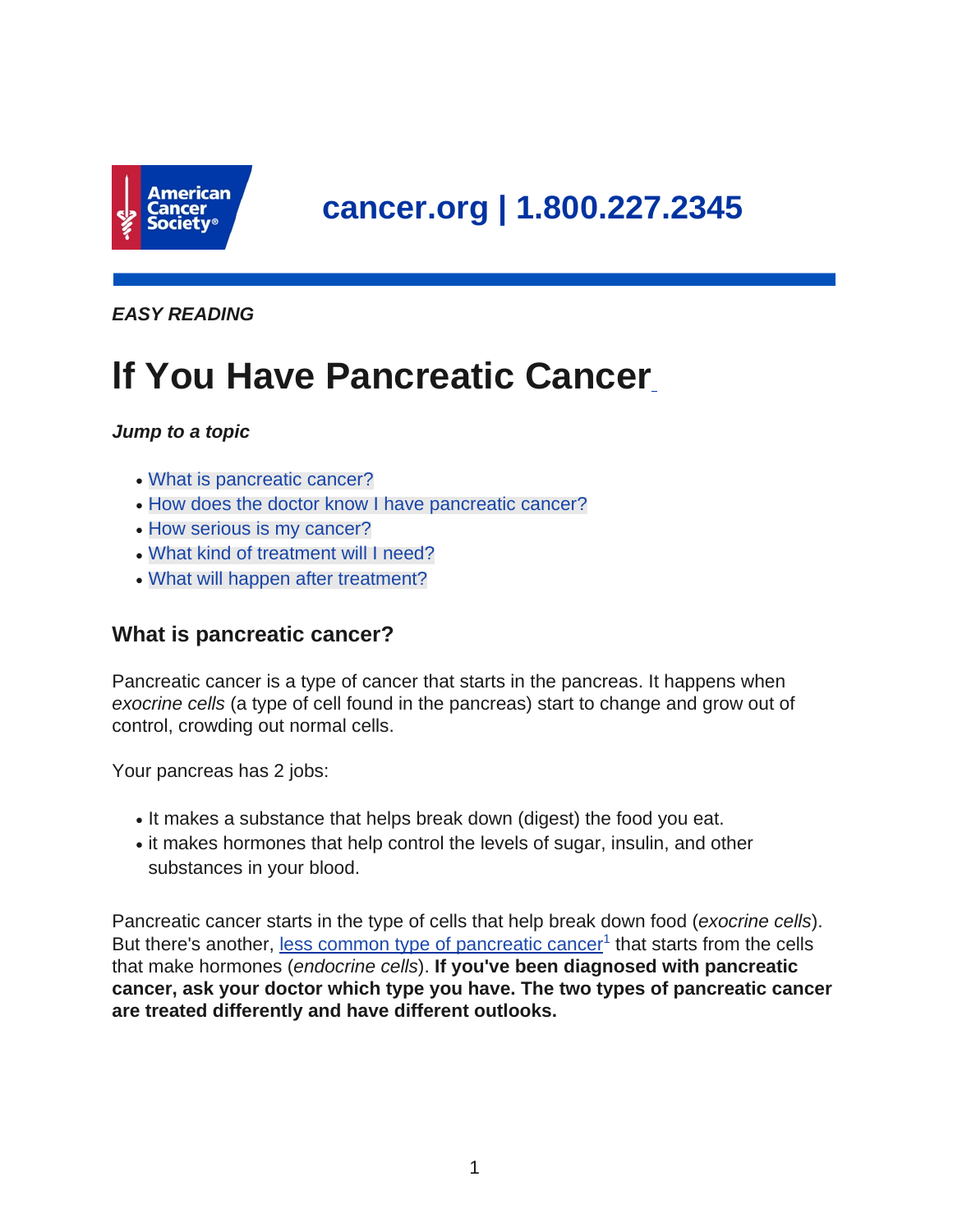

## **Ask your doctor to use this picture to show you where your cancer is located**.

Pancreatic cancer can spread to other parts of the body. When cancer does this, it's called metastasis. But the type of cancer is based on the type of cells it started from. So even if a pancreatic cancer spreads to your liver, for example, it is still called a pancreatic cancer, not liver cancer.

# **Questions to ask the doctor**

- Why do you think I have cancer?
- Is there a chance I don't have cancer?
- Would you please write down the kind of cancer you think I might have?
- <span id="page-1-0"></span>• What will happen next?

# **How does the doctor know I have pancreatic cancer?**

Most of the time, early pancreatic cancers don't cause any [signs or symptoms](https://www.cancer.org/cancer/pancreatic-cancer/detection-diagnosis-staging/signs-and-symptoms.html)<sup>2</sup>. They are often not found until they cause problems that make a person seek help from a doctor.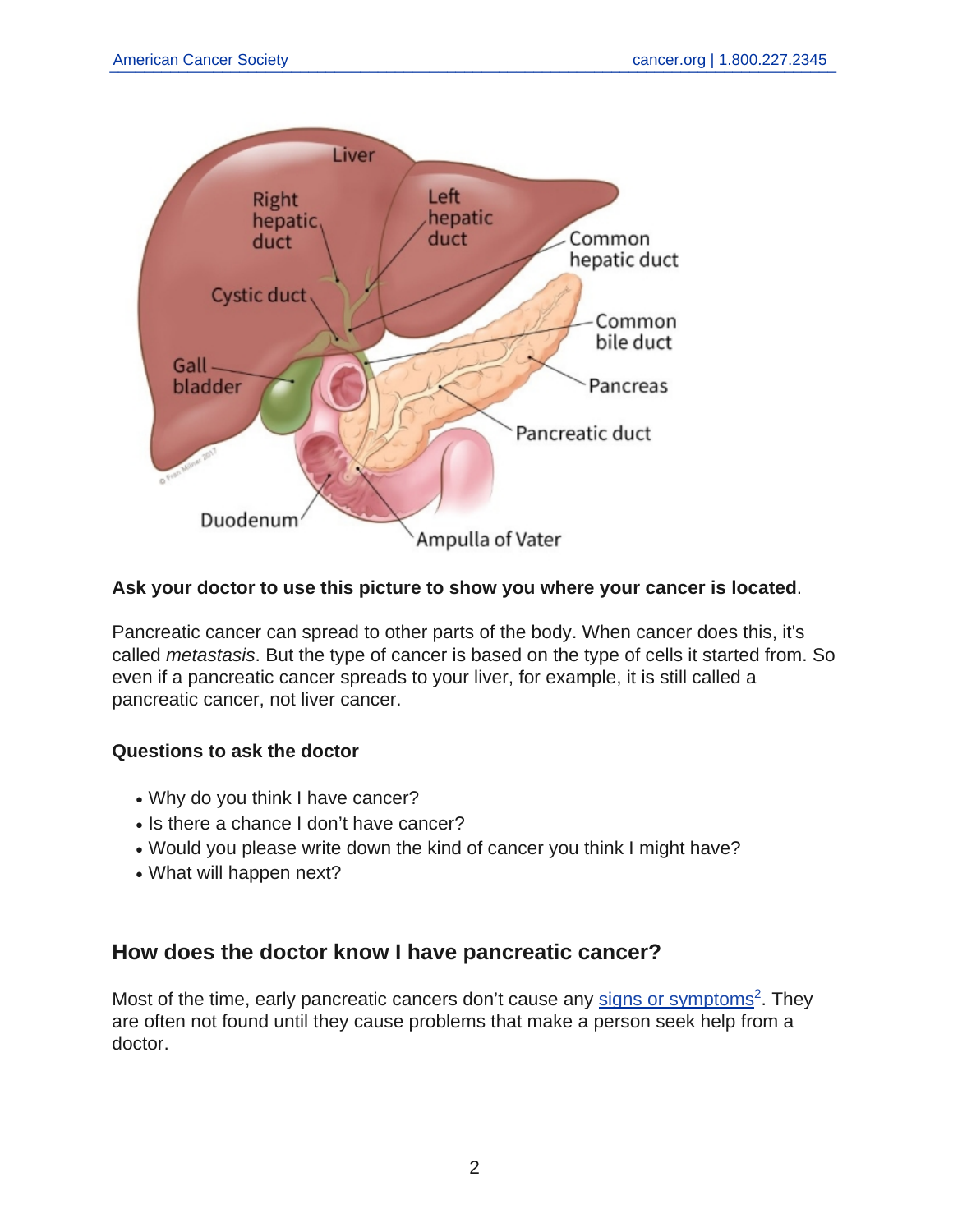## **Tests that may be done**

The doctor will ask questions about your health and do a physical exam. It can be hard to find pancreatic cancer early because the pancreas is deep inside the body, making it hard for the doctor to feel something wrong if the cancer is still small. If signs are pointing to pancreatic cancer, more tests will be done. Here are some of the [tests you](https://www.cancer.org/cancer/pancreatic-cancer/detection-diagnosis-staging/how-diagnosed.html) [may need](https://www.cancer.org/cancer/pancreatic-cancer/detection-diagnosis-staging/how-diagnosed.html)<sup>3</sup>:

**Biopsy:** The doctor takes out a little bit of tissue or some cells to check for cancer. A biopsy is the only way to tell for sure if you have cancer. There are different ways to do biopsies so ask your doctor which type of biopsy you will have.

**CT** or**CAT scan:** This test uses x-rays to make pictures of your insides. This can show clear pictures of the pancreas and the area around it to see if the cancer has spread.

**MRI scan:** This test uses radio waves and strong magnets instead of x-rays to make clear pictures of the inside of the body. This test may be used to learn more about the cancer's size and spread. Special types of MRI scans can also be used to look at ducts and blood vessels in and around the pancreas.

**Endoscopic ultrasound (EUS):** This test uses sound waves to make pictures of the inside of the body. A small ultrasound on the tip of a thin tube is passed down the throat, into the stomach, and then into the first part of the small intestine. The ultrasound can be pointed to look at the pancreas. It can also be used to take out a little bit of tissue that can be checked for cancer.

**Endoscopic retrograde cholangiopancreatography (ERCP):** A small camera on the tip of a thin tube is passed down the throat, into the stomach, and into the first part of the small intestine. This test can check if the ducts are blocked due to pancreatic cancer. It can also be used to help open a blocked duct or take out some cells.

**Liver function tests:** These are blood tests to see how well the liver is working.

**Tumor markers:** Some pancreatic cancer cells can make certain proteins that show up in the blood. This test can be used along with other tests that make pictures and a biopsy to help your doctor find out the kind of pancreatic cancer that you have.

**Other blood tests:** You might have other tests to help find out if you have any other health problems such as kidney disease and bone marrow problems.

#### **Questions to ask the doctor**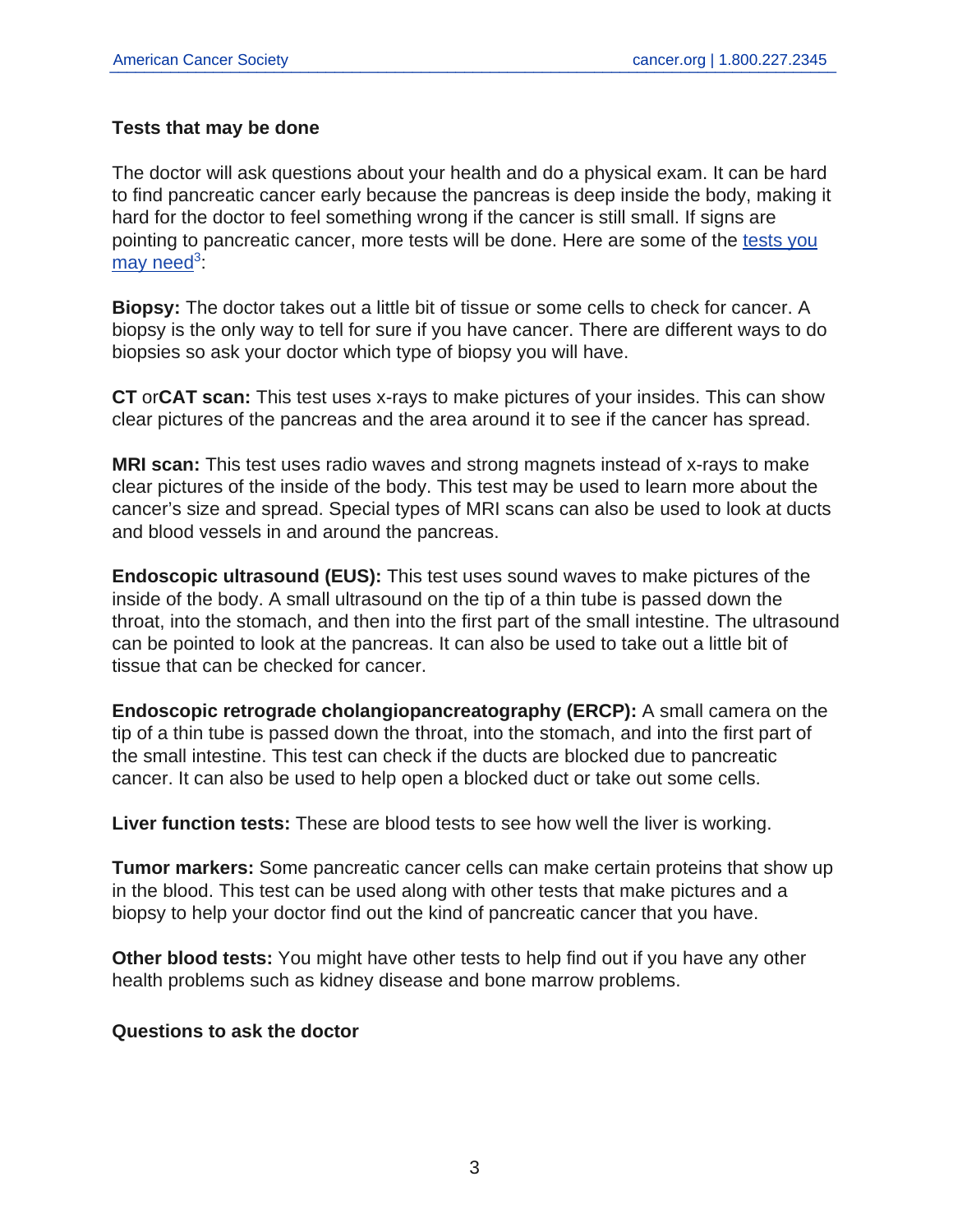- What tests will I need to have?
- Who will do these tests?
- Where will they be done?
- Who can explain the tests to me?
- How and when will I get the results?
- Who will explain the results to me?
- <span id="page-3-0"></span>• What do I need to do next?

# **How serious is my cancer?**

# **Staging the cancer**

If you have pancreatic cancer, the doctor will want to find out [how far it has spread](https://www.cancer.org/cancer/pancreatic-cancer/detection-diagnosis-staging/staging.html)<sup>4</sup>. This is called *staging*. Your doctor will want to find out the stage of your cancer to help decide what type of treatment is best for you. Your cancer can be staged 1, 2 ,3 or 4. The lower the number, the less the cancer has spread.

# **Grading the cancer**

Grading means checking the cancer cells from your biopsy test to see how much they look like normal cells. This helps doctors tell how fast the cancer is likely to grow and spread. Your tumor will be given a grade between 1 and 3. The lower the number, the more the cancer cells look like normal cells and the slower they tend to grow. The tumor grade helps the doctor decide which treatment is best for you, so ask the doctor to explain the grade of your cancer and what it means for your treatment.

# **Questions to ask the doctor**

- Do you know the stage of the cancer?
- If not, how and when will you find out the stage of the cancer?
- Would you explain to me what the stage means in my case?
- Based on the stage of the cancer, how long do you think I'll live?
- What is the grade of the cancer and what will that mean for treatment?
- <span id="page-3-1"></span>• What will happen next?

# **What kind of treatment will I need?**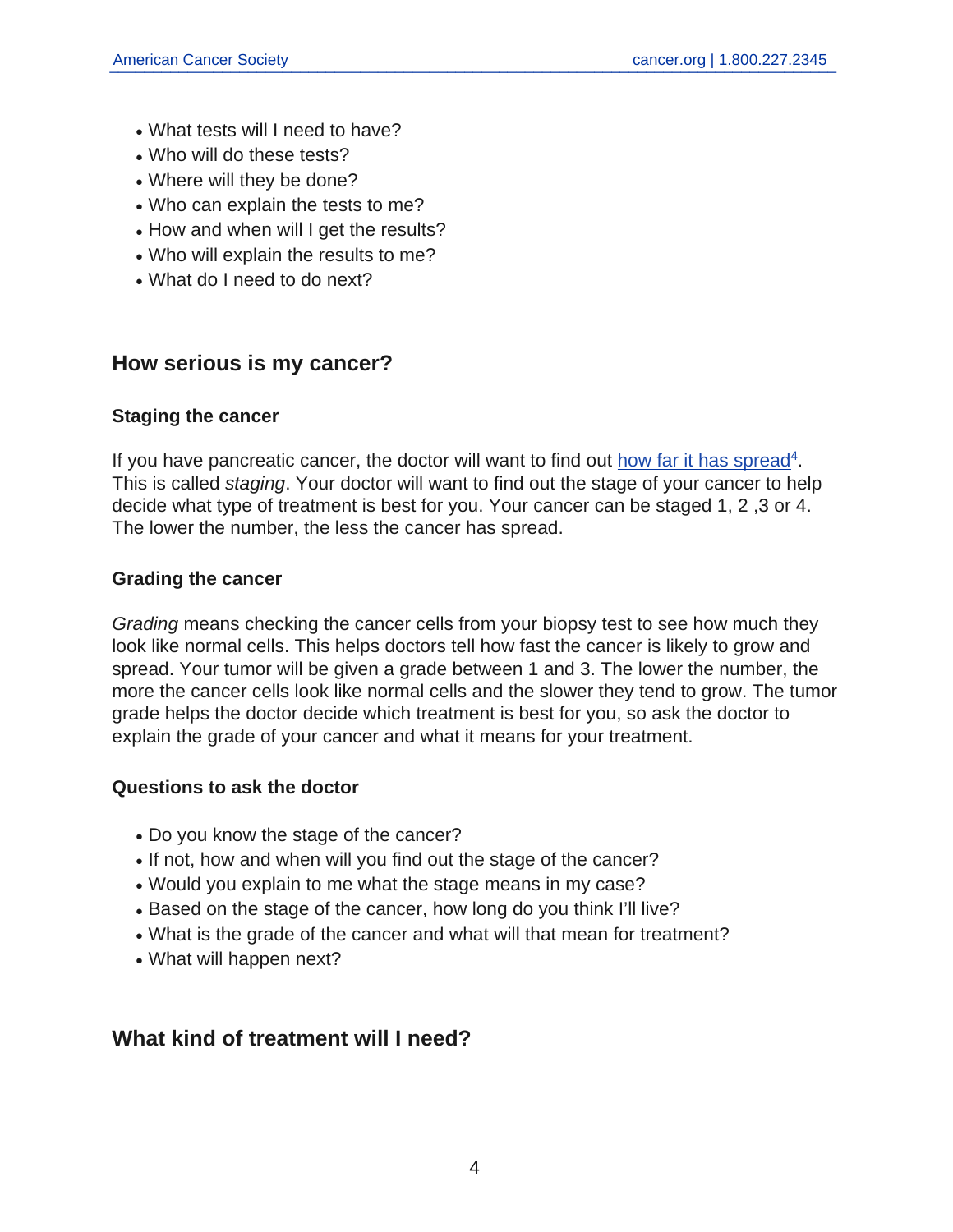The main ways to treat pancreatic cancer are surgery, chemotherapy, and radiation therapy. Ask your doctor what treatments can help you. Even for cancers that are more advanced and harder to treat, treatment can often make symptoms better and slow down the cancer's growth. Talk with your doctor to find out your options.

The treatment plan that's best for you will depend on:

- The stage and grade of the cancer
- The chance that a type of treatment will cure the cancer or help in some way
- Your age
- Other health problems you have
- Your feelings about the treatment and the side effects that come with it

#### **Surgery for pancreatic cancer**

[Surgery](https://www.cancer.org/cancer/pancreatic-cancer/treating/surgery.html)<sup>5</sup> is used to try to take out all of the cancer if it's small and has not spread. Sometimes, surgery can be done to take out only the cancer, and leave the rest of the pancreas alone. But often, depending on how large the cancer is, parts, or even all, of your pancreas and other organs might need to be removed, also. If your cancer is too large or has spread too far, surgery may not be possible and other treatments might be done instead. Ask your doctor what kind of surgery you will have.

#### **Side effects of surgery**

Surgery for pancreatic cancer can be a very big operation and can have risks and side effects. Be sure to ask the doctor what to expect and let your doctors know if you have any problems after surgery. Possible problems from surgery are:

- Leaking inside the body
- Infections
- Bleeding
- Trouble eating
- Weight loss
- Changes in bathroom habits
- Diabetes

#### **Tumor ablation and embolization**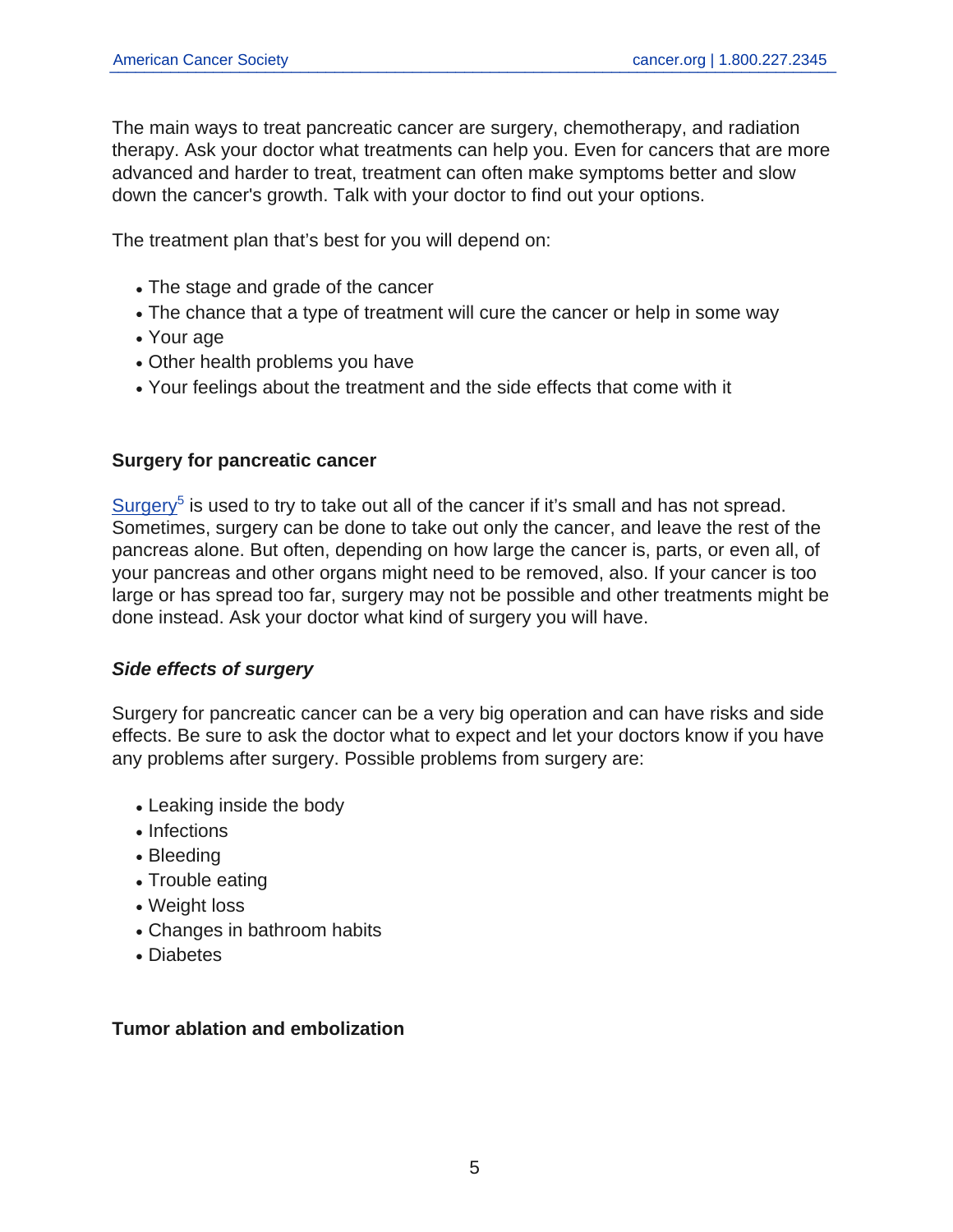[Tumor ablation or embolization](https://www.cancer.org/cancer/pancreatic-cancer/treating/ablative-techniques.html)<sup> $6$ </sup> can help if a pancreatic cancer has spread to the liver. It destroys the tumor without taking it out by surgery. It may be done if you are too sick to have surgery. There are many ways to do this, such as heating the tumor with radio waves or microwaves, freezing the tumor, or killing the tumor by blocking the blood supply that feeds the liver. Talk to your doctor about what to expect.

# **Chemo**

Chemo is the short word for  $ch$ emotherapy<sup>7</sup>, the use of drugs to fight cancer. These drugs are mainly used for pancreatic cancers that are large, have spread, are growing fast, or are causing bad symptoms.

Some chemo drugs are given through a needle into a vein (called an infusion), and others are taken as pills. These drugs go into the blood and spread through the body. Chemo is given in cycles or rounds. Each round of treatment is followed by a break to allow your body to get better from the side effects. Different kinds of chemo drugs can be used together or alone, and often with other types of drugs, too. Treatment often lasts for many months.

# **Side effects of chemo**

Common side effects are:

- Hair loss
- Mouth sores
- Not feeling like eating
- Diarrhea
- Feeling sick to your stomach
- Infections
- Bruising and bleeding easily
- Tiredness

These problems usually go away after treatment ends, and there are ways to treat most chemo side effects. If you have side effects, be sure to talk to your cancer care team so they can help.

# **Targeted Therapy**

 $Targeted$  therapy<sup>8</sup> drugs work differently from chemo drugs. These drugs affect mainly cancer cells and not normal cells in the body. They may work even if other treatments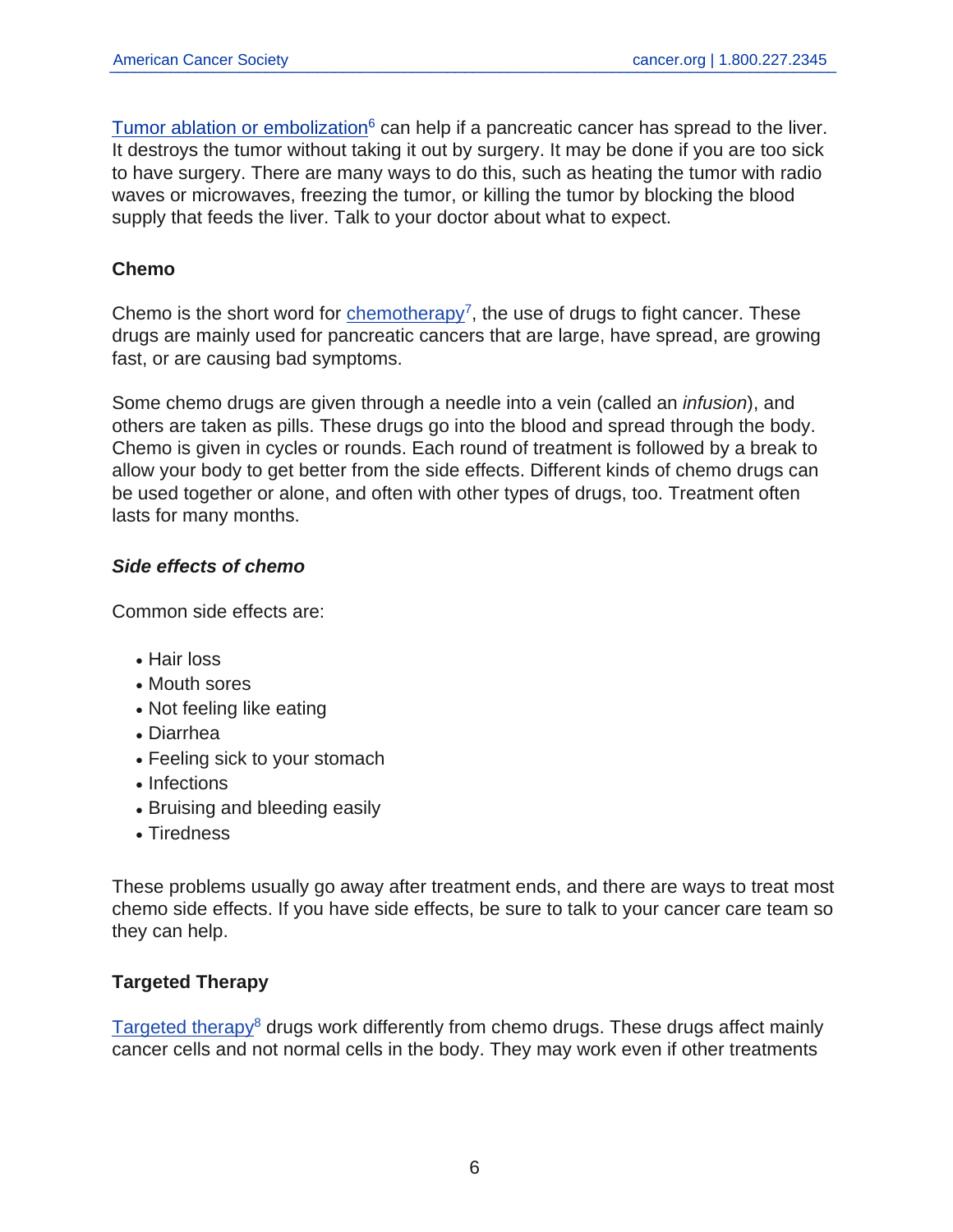don't. The type of targeted therapy drug that is used for pancreatic cancer is taken as a pill. Talk to your doctor what side effects to expect. Often, the side effects are different than the side effects from chemo.

#### **Immunotherapy**

[Immunotherapy](https://www.cancer.org/cancer/pancreatic-cancer/treating/immunotherapy.html)<sup>9</sup> is treatment that either boosts your own immune system or uses manmade versions of parts of the immune system that attack the pancreatic cancer cells. One type of immunotherapy that is used to treat pancreatic cancer is given into a vein. This drugs may make you feel tired, sick to your stomach, or cause fever, chills, and rashes. Most of these problems go away after treatment ends. If you have side effects, talk to your cancer care team so they can help.

## **Radiation Therapy**

 $Radiation<sup>10</sup>$  $Radiation<sup>10</sup>$ uses high energy x-rays to kill cancer cells. Radiation (along with chemotherapy) can also be used when the cancer is too far along to be taken out by surgery. It can also be used to help make symptoms better – such as pain caused by an advanced cancer.

#### **Side effects of radiation treatments**

If your doctor suggests radiation, ask about what side effects might happen. The most common side effects of radiation are:

- Skin changes where the radiation is given
- Feeling very tired
- Feeling sick to your stomach
- Losing weight

#### **Pain medicines**

 $Pain<sup>11</sup>$  $Pain<sup>11</sup>$  is a common problem with pancreatic cancer. You should not be afraid to use the pain medicines offered. Pain medicines work best when they are taken at set times, not just when the pain gets bad. Ask your doctor which ones you will get and what to expect.

# **Clinical trials**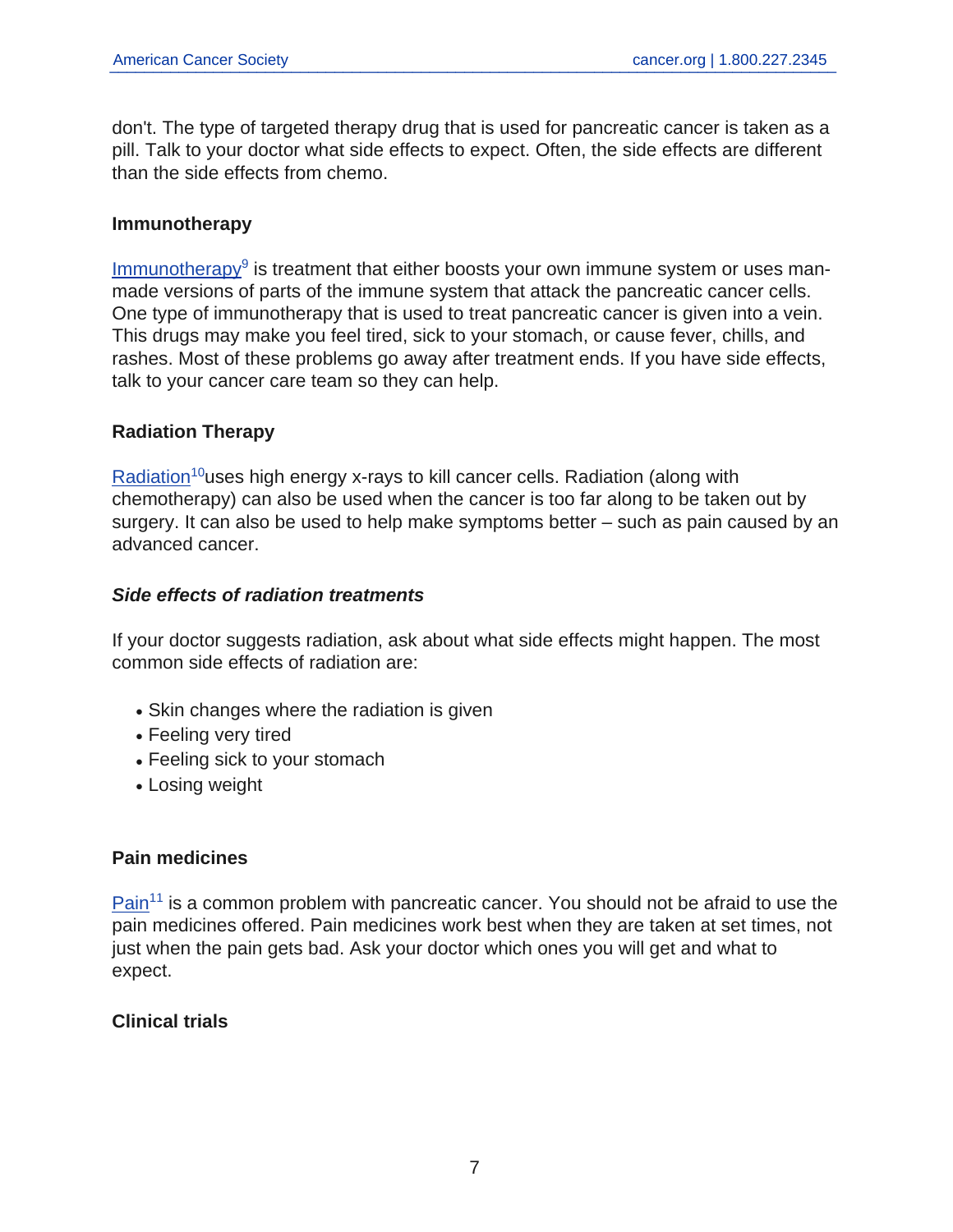Clinical trials are research studies that test new drugs or other treatments in people. They compare standard treatments with others that may be better.

Clinical trials are one way to get the newest cancer treatment. They are the best way for doctors to find better ways to treat cancer. If your doctor can find one that's studying the kind of cancer you have, it's up to you whether to take part. And if you do sign up for a clinical trial, you can always stop at any time.

If you would like to learn more about clinical trials that might be right for you, start by asking your doctor if your clinic or hospital conducts clinical trials. See [Clinical Trials](https://www.cancer.org/treatment/treatments-and-side-effects/clinical-trials.html)<sup>12</sup> to learn more.

## **What about other treatments that I hear about?**

When you have cancer you might hear about other ways to treat the cancer or treat your symptoms. These may not always be standard medical treatments. These treatments may be [vitamins, herbs, special diets, and other things](https://www.cancer.org/treatment/treatments-and-side-effects/complementary-and-alternative-medicine.html)<sup>13</sup>. Some of these are known to help, but many have not been tested. Some have been shown not to help. A few have even been found to be harmful. Talk to your doctor about anything you're thinking about using, whether it's a vitamin, a diet, or anything else.

#### **Questions to ask the doctor**

- What treatment do you think is best for me?
- What's the goal of this treatment? Do you think it could cure the cancer?
- Will treatment include surgery? If so, who will do the surgery?
- What will the surgery be like?
- Will I need other types of treatment, too? What's the goal of these treatments?
- What side effects could I have from these treatments?
- What can I do about side effects that I might have?
- Is there a clinical trial that might be right for me?
- What about special vitamins or diets that friends tell me about? How will I know if they are safe?
- How soon do I need to start treatment?
- What should I do to be ready for treatment?
- Is there anything I can do to help the treatment work better?
- What's the next step?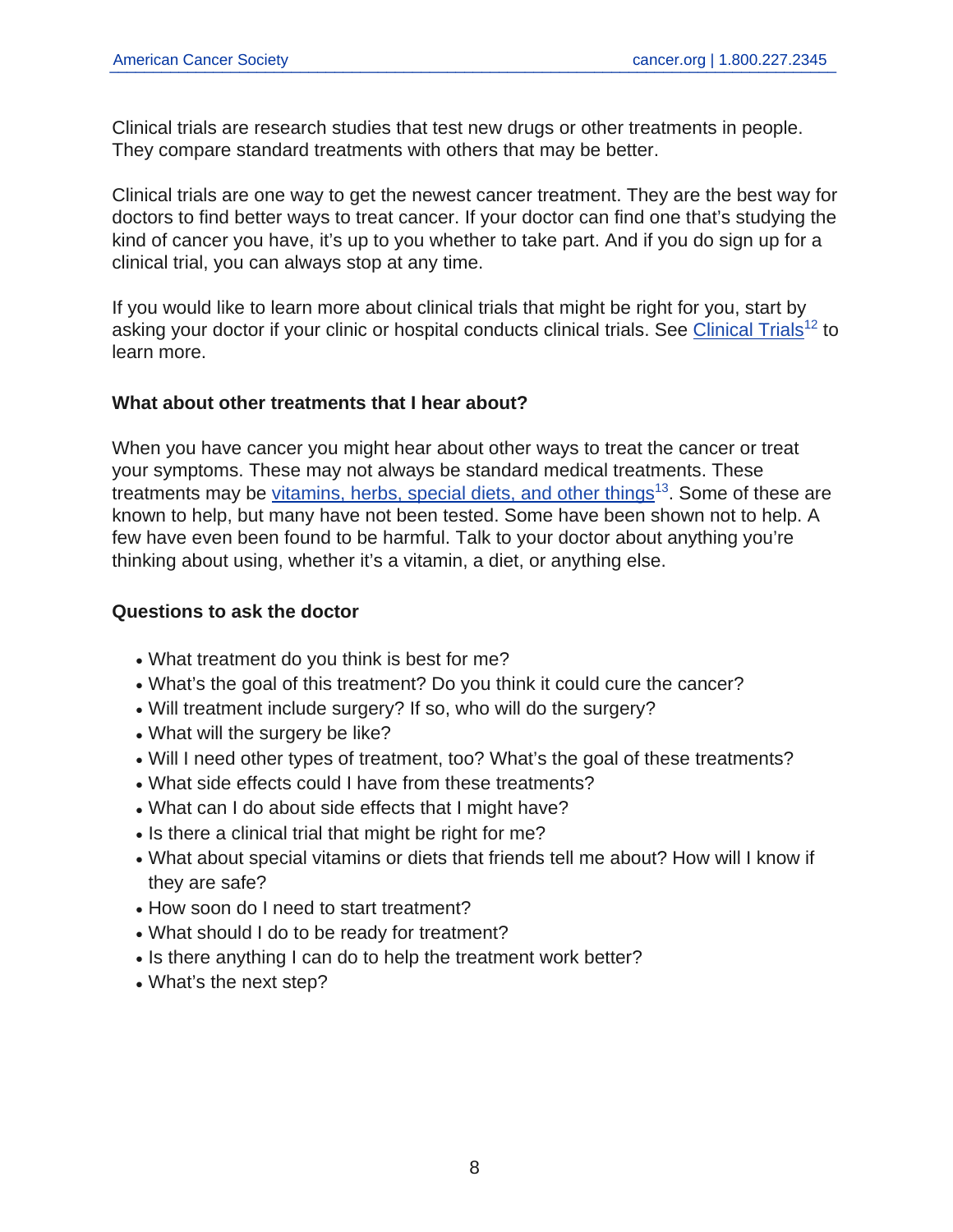# <span id="page-8-0"></span>**What will happen after treatment?**

You'll be glad [when treatment is over](https://www.cancer.org/cancer/pancreatic-cancer/after-treatment.html)<sup>14</sup>. For years after treatment ends, you will see your cancer doctor. Be sure to go to all of these follow-up visits. You will have exams, blood tests, and maybe other tests to see if the cancer has come back. At first, your visits may be every 3 to 6 months. Then, the longer you're cancer-free, the less often the visits are needed.

Some treatments may not cure your cancer. You many need to keep getting treatment and care. From time to time tests will be done to see how your treatment is working.

Having cancer and dealing with treatment can be hard, but it can also be a time to look at your life in new ways. Call us at 1-800-227-2345 or talk to your cancer care team to find out what you can do to feel better. You can't change the fact that you have cancer. What you can change is how you live the rest of your life.

# **Hyperlinks**

- 1. [www.cancer.org/cancer/pancreatic-neuroendocrine-tumor.html](https://www.cancer.org/cancer/pancreatic-neuroendocrine-tumor.html)
- 2. [www.cancer.org/cancer/pancreatic-cancer/detection-diagnosis-staging/signs-and](https://www.cancer.org/cancer/pancreatic-cancer/detection-diagnosis-staging/signs-and-symptoms.html)[symptoms.html](https://www.cancer.org/cancer/pancreatic-cancer/detection-diagnosis-staging/signs-and-symptoms.html)
- 3. [www.cancer.org/cancer/pancreatic-cancer/detection-diagnosis-staging/how](https://www.cancer.org/cancer/pancreatic-cancer/detection-diagnosis-staging/how-diagnosed.html)[diagnosed.html](https://www.cancer.org/cancer/pancreatic-cancer/detection-diagnosis-staging/how-diagnosed.html)
- 4. [www.cancer.org/cancer/pancreatic-cancer/detection-diagnosis](https://www.cancer.org/cancer/pancreatic-cancer/detection-diagnosis-staging/staging.html)[staging/staging.html](https://www.cancer.org/cancer/pancreatic-cancer/detection-diagnosis-staging/staging.html)
- 5. [www.cancer.org/cancer/pancreatic-cancer/treating/surgery.html](https://www.cancer.org/cancer/pancreatic-cancer/treating/surgery.html)
- 6. [www.cancer.org/cancer/pancreatic-cancer/treating/ablative-techniques.html](https://www.cancer.org/cancer/pancreatic-cancer/treating/ablative-techniques.html)
- 7. [www.cancer.org/cancer/pancreatic-cancer/treating/chemotherapy.html](https://www.cancer.org/cancer/pancreatic-cancer/treating/chemotherapy.html)
- 8. [www.cancer.org/cancer/pancreatic-cancer/treating/targeted-therapy.html](https://www.cancer.org/cancer/pancreatic-cancer/treating/targeted-therapy.html)
- 9. [www.cancer.org/cancer/pancreatic-cancer/treating/immunotherapy.html](https://www.cancer.org/cancer/pancreatic-cancer/treating/immunotherapy.html)
- 10. [www.cancer.org/cancer/pancreatic-cancer/treating/radiation-therapy.html](https://www.cancer.org/cancer/pancreatic-cancer/treating/radiation-therapy.html)
- 11. [www.cancer.org/cancer/pancreatic-cancer/treating/pain-control.html](https://www.cancer.org/cancer/pancreatic-cancer/treating/pain-control.html)
- 12. [www.cancer.org/treatment/treatments-and-side-effects/clinical-trials.html](https://www.cancer.org/treatment/treatments-and-side-effects/clinical-trials.html)
- 13. [www.cancer.org/treatment/treatments-and-side-effects/complementary-and](https://www.cancer.org/treatment/treatments-and-side-effects/complementary-and-alternative-medicine.html)[alternative-medicine.html](https://www.cancer.org/treatment/treatments-and-side-effects/complementary-and-alternative-medicine.html)
- 14. [www.cancer.org/cancer/pancreatic-cancer/after-treatment.html](https://www.cancer.org/cancer/pancreatic-cancer/after-treatment.html)
- 15. <http://www.cancer.org>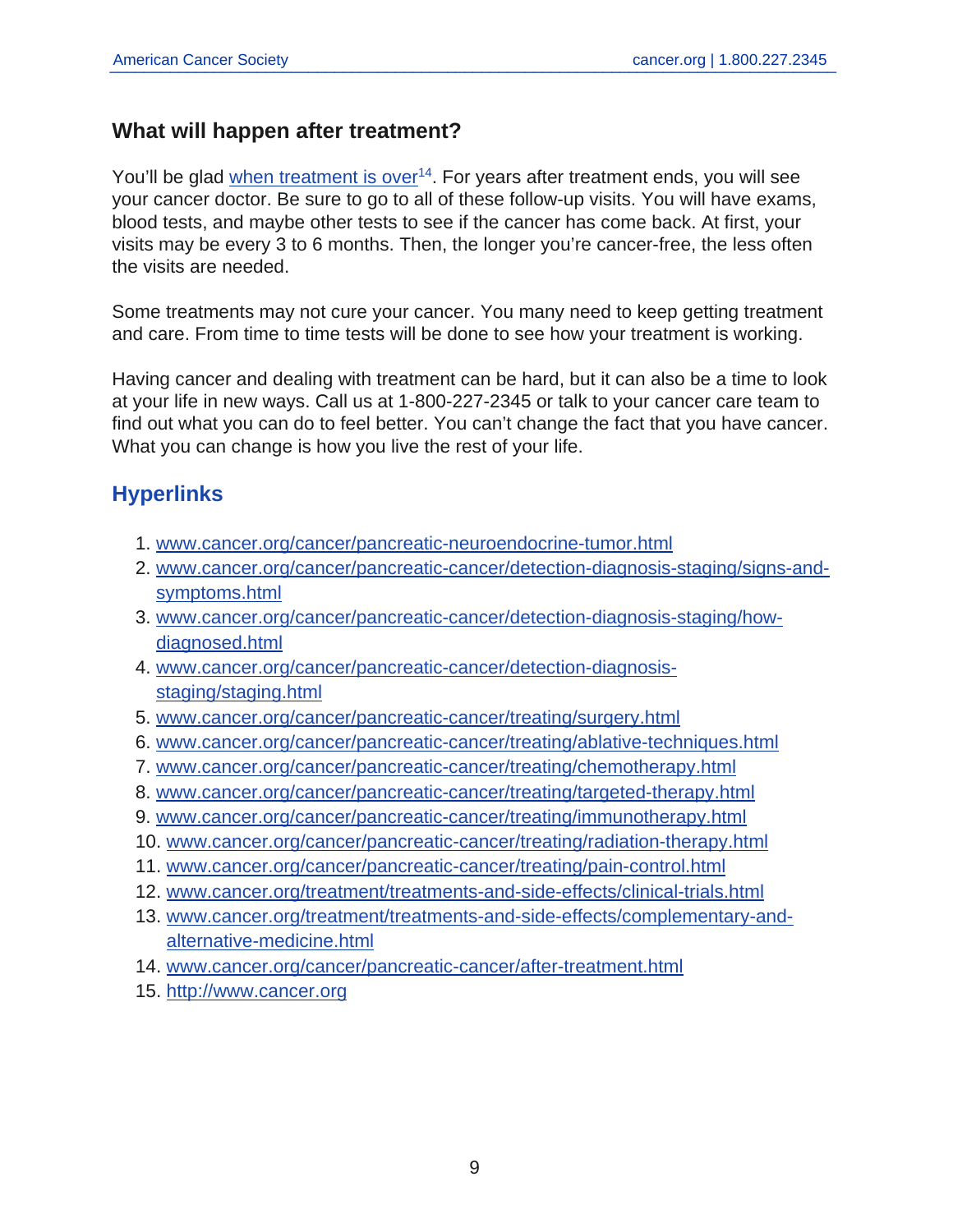#### **Words to know**

**Adenocarcinoma** (AD-no-KAR-suh-**NO**-muh): Cancer that starts in the glandular cells that line certain organs and make and release substances into the body, such as mucus, digestive juices, or other fluids.

**Angiography** (AN-jee-**AH**-gruh-fee)**:** This is an x-ray test that looks at blood vessels. A small amount of dye is injected into an artery to outline the blood vessels, and then xrays are taken. This test can be useful in finding out if a pancreatic cancer has grown through the walls of certain blood vessels.

**Endocrine cells (**EN-doh-krin): Cells in the pancreas that produce hormones (such as insulin) that help control sugar in the blood.

**Exocrine cells** (EK-soh-krin): Cells in the pancreas that make special juices that help your body digest food after you eat.

**Pancreatic Enzymes**: The proteins made by the pancreas that help in the digestion of food. Together these enzymes are commonly referred to as pancreatic juice.

**Targeted therapy**: These drugs affect mainly cancer cells and not normal cells in the body. These drugs often have milder side effects than chemo.

#### **How can I learn more?**

We have a lot more information for you. You can find it online at www.cancer.org [\(http://www.cancer.org\)](http://www.cancer.org)<sup>15</sup>. Or, you can call our toll-free number at 1-800-227-2345 to talk to one of our cancer information specialists.

Last Medical Review: February 11, 2019 Last Revised: February 11, 2019

# **Written by**

The American Cancer Society medical and editorial content team [\(www.cancer.org/cancer/acs-medical-content-and-news-staff.html\)](https://www.cancer.org/cancer/acs-medical-content-and-news-staff.html)

Our team is made up of doctors and oncology certified nurses with deep knowledge of cancer care as well as journalists, editors, and translators with extensive experience in medical writing.